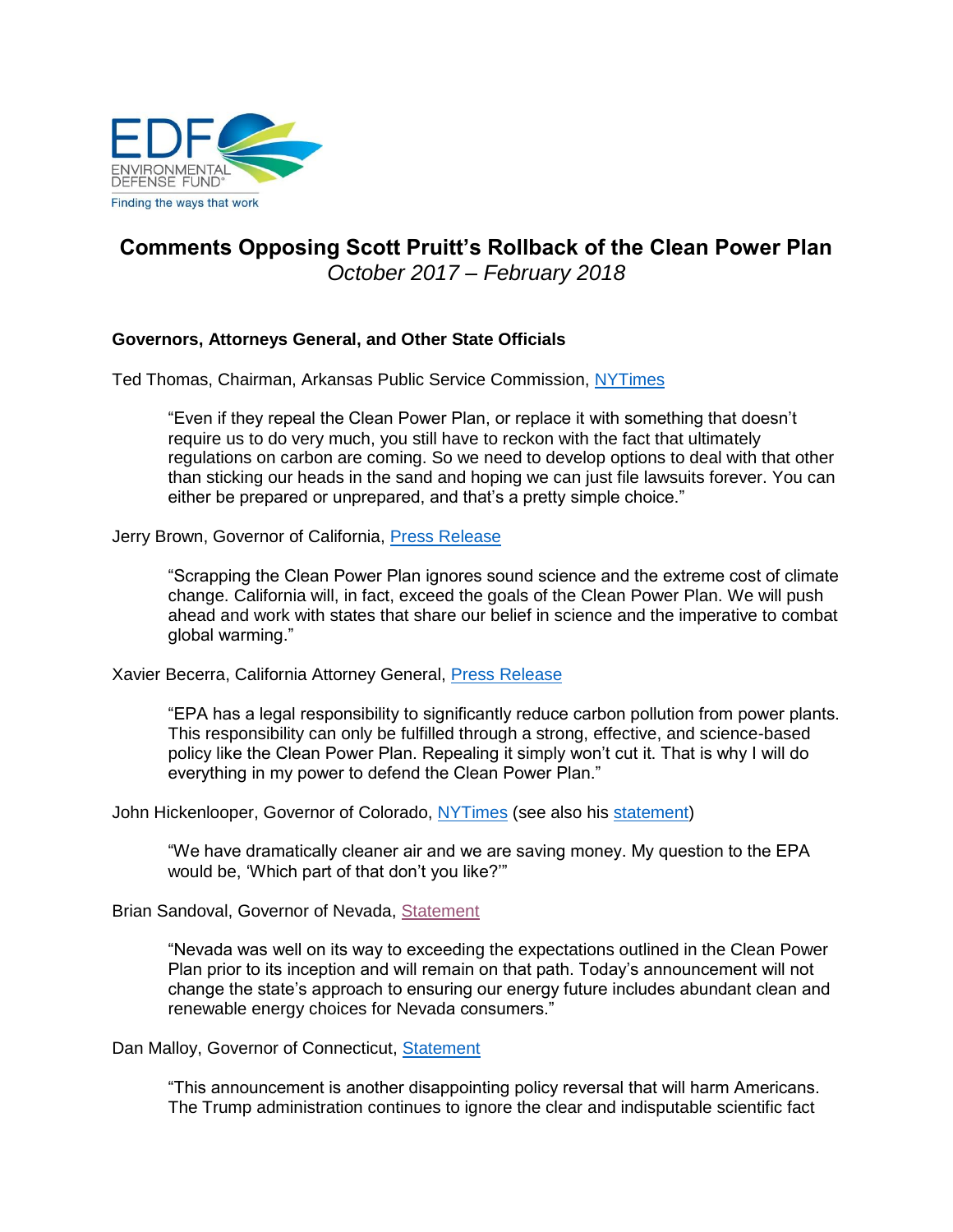that humans are responsible for climate change and that the ever increasing severe weather we experience is a direct result. If the federal government refuses to act in the best interest of the people of this nation, then it is incumbent upon state and local leaders to act and work to reverse the harm human activity has done to our planet. Connecticut is a leader in addressing global warming and resiliency by increasing deployment of green energy technologies and promoting energy efficiency. Irrespective of what nonsensical energy and environmental policies come out of Washington, our state will hold firm in its commitment to a clean and protected environment."

### George Jepsen, Connecticut Attorney General, [Press Release](http://www.ct.gov/ag/cwp/view.asp?A=2341&Q=596848)

"While not unexpected, the EPA administrator's action today is disappointing nonetheless. EPA has a responsibility under the law – a responsibility affirmed by our country's highest court – to regulate carbon emissions. Because the Trump Administration's EPA has clearly demonstrated that it has no interest in doing its job when it comes to carbon emissions, Connecticut will join with colleagues in other states in action to defend the Clean Power Plan and protect the health, safety and well-being of our residents."

### Maura Healey, Massachusetts Attorney General, [Washington Post](https://www.washingtonpost.com/news/energy-environment/wp/2017/10/09/pruitt-tells-coal-miners-he-will-repeal-power-plan-rule-tuesday-the-war-on-coal-is-over/?utm_term=.96822944041a)

"Along with our partners, Massachusetts fought for years to put this rule in place, and we will be suing to protect the Clean Power Plan from the climate change deniers in this administration who are trying to move us backwards"

#### Mark Dayton, Governor of Minnesota, [Statement](https://mn.gov/governor/newsroom/#/detail/appId/1/id/314481)

"The Trump Administration's constant assault on our environment will not diminish Minnesotans' resolve to build a vibrant clean energy economy. We will not allow President Trump to stand in the way, as we do everything in our power to reduce harmful greenhouse gas emissions that threaten our health and our environment. In the upcoming 2018 Session, I will again urge the Legislature to adopt the '50 by 30' Renewable Energy Standard, which Lt. Governor Smith and legislators from both parties have championed. We must do more to ensure our children and grandchildren inherit a better future, and an even stronger clean energy economy."

#### Andrew Cuomo, Governor of New York, [Statement](https://www.governor.ny.gov/news/statement-governor-andrew-m-cuomo-162)

"The Trump Administration's move to dismantle the Clean Power Plan is a reckless decision that gives power plant operators free reign to do what they will without any concern for our climate. It rolls back the progress we have made to reduce carbon emissions and puts industry interests ahead of our ability to reduce damaging emissions. Climate change is a profound threat to our planet, and it cannot be wished away by denial. There is no denial here in New York. While the Trump Administration takes a back a seat to the rest of the world, New York is on track to meet our ambitious target of achieving 50 percent of electricity from renewables by 2030, and we will continue to lead the fight to meet the standards set forth in both the Paris Accord and the Clean Power Plan."

Eric Schneiderman, New York Attorney General, [Press Release](https://ag.ny.gov/press-release/ag-schneiderman-clean-power-plan-i-will-sue-stop-repeal)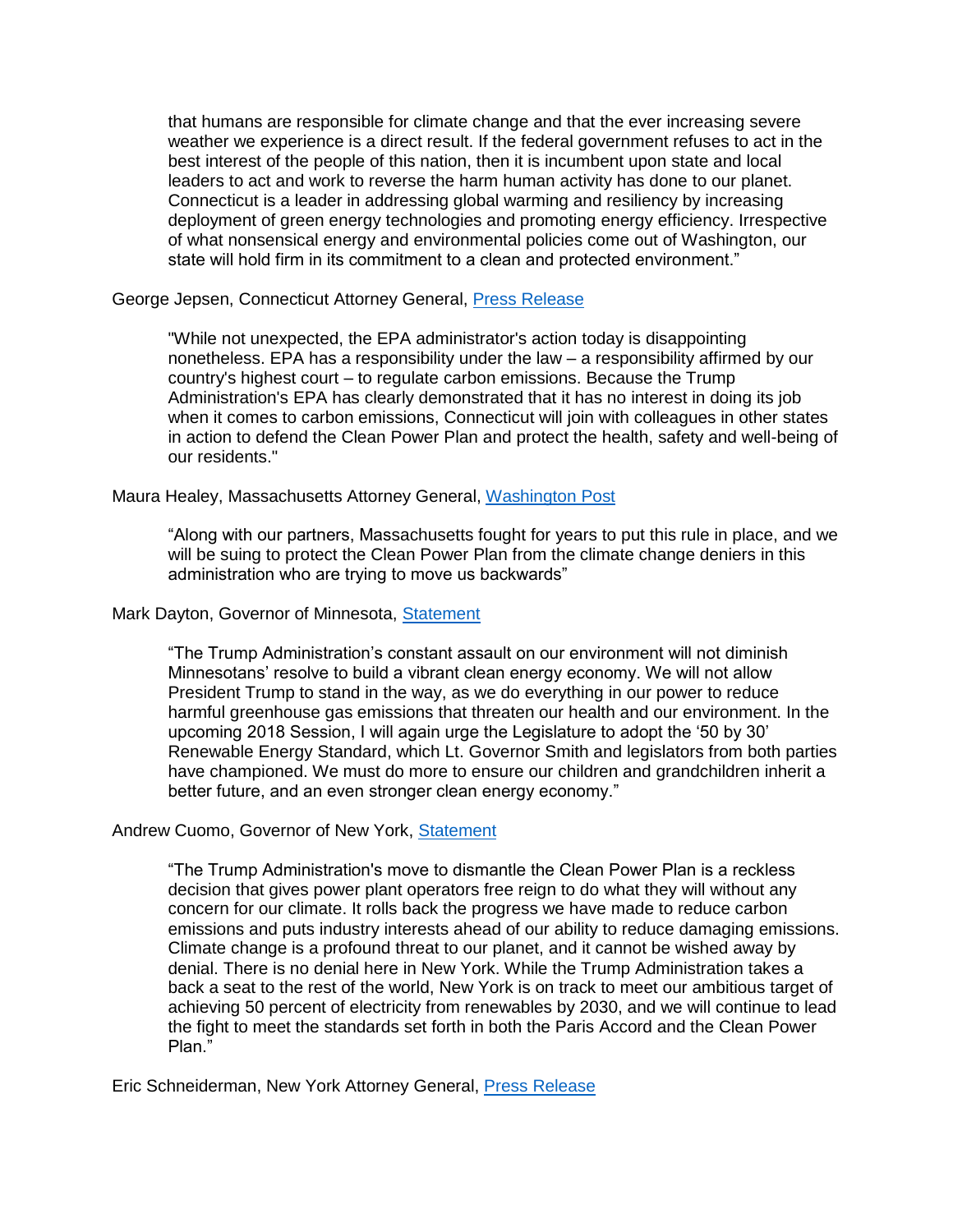"I am proud to lead the coalition of states and localities defending the Clean Power Plan in federal court. If and when the Trump Administration finalizes this repeal, I will sue to protect New Yorkers' and put a stop to the Trump Administration's irresponsible and illegal efforts to turn back the clock on public health…The Trump Administration's persistent and indefensible denial of climate change — and their continued assault on actions essential to stemming its increasing devastation — is reprehensible, and I will use every available legal tool to fight their dangerous agenda."

Neil Shader, Pennsylvania Department of Environmental Protection spokesperson, [Statement](https://stateimpact.npr.org/pennsylvania/2017/10/09/revoking-clean-power-plan-could-have-big-pa-impact/)

"Governor Wolf and DEP are disappointed in the President's decision. It ignores science and the country's global leadership to address climate change. Pennsylvania has made real progress in reducing carbon emissions and DEP will continue to work to find ways to reduce PA's carbon footprint while ensuring the state remains a net energy exporter."

# Kate Brown, Governor of Oregon, **Statement**

"I am deeply disappointed in the repeal of the Clean Power Plan rule. Oregon will not turn its back on the environment or the thousands of jobs that have been created through the clean energy industry. Oregon was the first state in the nation to adopt a coal-to-clean law and will continue to be a leader in clean energy. That's why we're stepping up, as the federal government steps down from its leadership role in tackling climate change."

# Jay Inslee, Governor of Washington, [Statement](https://www.facebook.com/WaStateGov/posts/949921061821675)

"By repealing the Clean Power Plan, President Trump and his EPA administrator are recklessly removing any meaningful, science-based federal restraint on the carbon pollution that power plants are allowed to pump into our atmosphere. Washington State is already feeling the harmful and costly effects of climate change – in more devastating wildfire seasons, strained water resources, increasingly acidic coastal waters, and more. And we are taking action to respond: at my direction, the Washington State Department of Ecology has implemented the nation's first Clean Air Rule, to limit carbon pollution from our state's largest sources. We are investing in new clean energy technologies – fueling jobs and business growth in an area with tremendous economic opportunity. We are partnering with other states – through the bipartisan United States Climate Alliance – to fill the void left by the Trump Administration's total abdication of American leadership. This action by the EPA is a setback in the struggle against climate change, but it will not and cannot stop Washington State and our determined allies in the fight against this existential threat."

## **Public Health Associations**

17 National Health and Medical Organizations, [Joint Press Statement](http://www.lung.org/about-us/media/press-releases/clean-power-plan.html#.Wd0M_yhIhpY.twitter?referrer=https://t.co/ohOCJgCS7J)

"Today's proposal to revoke the Clean Power Plan is inconsistent with EPA's core mission of protecting public health and the environment. The Clean Power Plan, adopted in 2015, would have substantially reduced carbon pollution and other emissions from power plants, and prevented an estimated 90,000 pediatric asthma attacks and 3,600 premature deaths each year once fully implemented. Revoking this lifesaving plan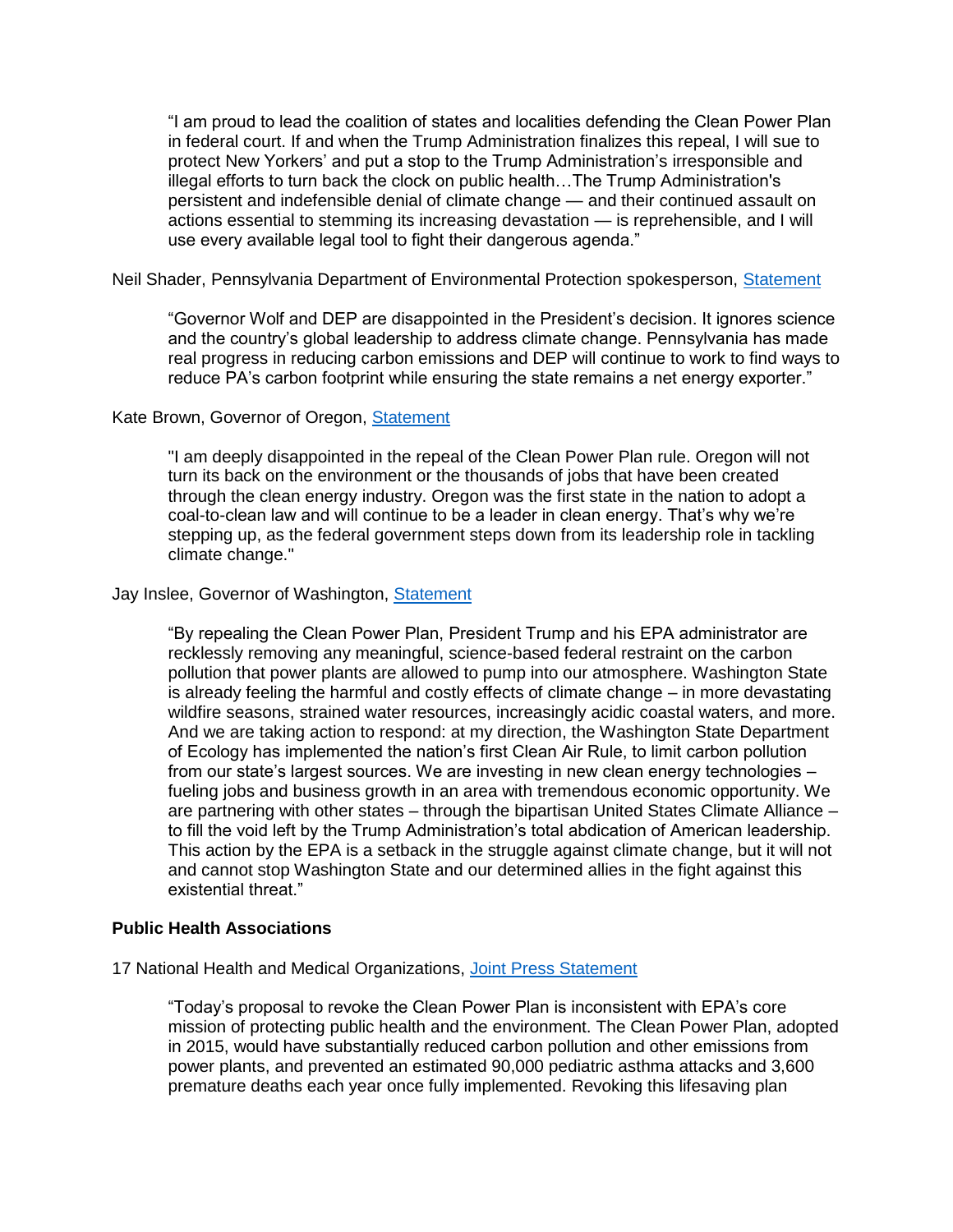denies Americans these health protections and removes crucial tools to reduce pollution that causes climate change."

Paul Billings, Senior VP for Advocacy at the American Lung Association. [E&E News](https://www.eenews.net/eenewspm/2017/10/06/stories/1060062977)

"EPA is cooking the books and cherry-picking data to avoid showing the true health costs of air pollution."

Katie Huffling, Executive Director, Alliance of Nurses for Healthy Environments, *Press Release* 

"As nurses concerned about the public health impacts resulting from poor air quality and a changing climate, we are deeply disappointed about the decision to repeal the Clean Power Plan. Administrator Pruitt stated that the EPA should not be picking winners and losers, but by his announcement today it is clear that by repealing the Clean Power Plan public health is the loser."

# **U.S. Senators**

Sen. Dianne Feinstein, California, [Press Release](https://www.feinstein.senate.gov/public/index.cfm/press-releases?id=30CDC352-1E9E-4FAC-AB1B-8D5DDF5BF0C7)

"President Trump's decision to repeal the Clean Power Plan, announced by President Obama in 2015, ignores the reality happening all around us."

Sen. Kamala Harris, California, [Twitter](https://twitter.com/SenKamalaHarris/status/917503858389192704)

"This decision fails Americans for generations to come."

## Sen. Michael Bennett, Colorado, [Twitter](https://twitter.com/SenBennetCO/status/916410878257397765)

"Clean Power Plan repeal would be another @POTUS action to roll back protections for America's children. Wrong priorities."

## Sen. Richard Blumenthal, Connecticut, [Twitter](https://twitter.com/SenBlumenthal/status/917828094404292609)

"I'll use every tool at my disposal to protect #CleanPowerPlan and resist the Trump admin's dangerous denial of climate science."

Sen. Tom Carper, Delaware, [Press Release](https://www.carper.senate.gov/public/index.cfm/pressreleases?ID=FBC2100D-5EC5-432D-A735-BDEC0E2CEFC9)

"The Clean Power Plan was a historic step to reduce carbon pollution by building on the common sense actions that states, cities, businesses and utilities across the country are already undertaking. It is a flexible, thoughtful and scientific approach that required real vison and leadership. Today, President Trump and Mr. Pruitt are on the wrong side of history. They are not just ignoring clear facts. They are creating their own reality, complete with rigged science and math, to justify doing nothing in the face of the greatest environmental challenge of our lifetime. That is not leadership."

Sen. Chris Coons, Delaware, [Twitter](https://twitter.com/ChrisCoons)

"Deeply disappointed by @EPA's decision to withdraw from the Clean Power Plan. The @EPA has a clear obligation to address carbon emissions & the Clean Power Plan was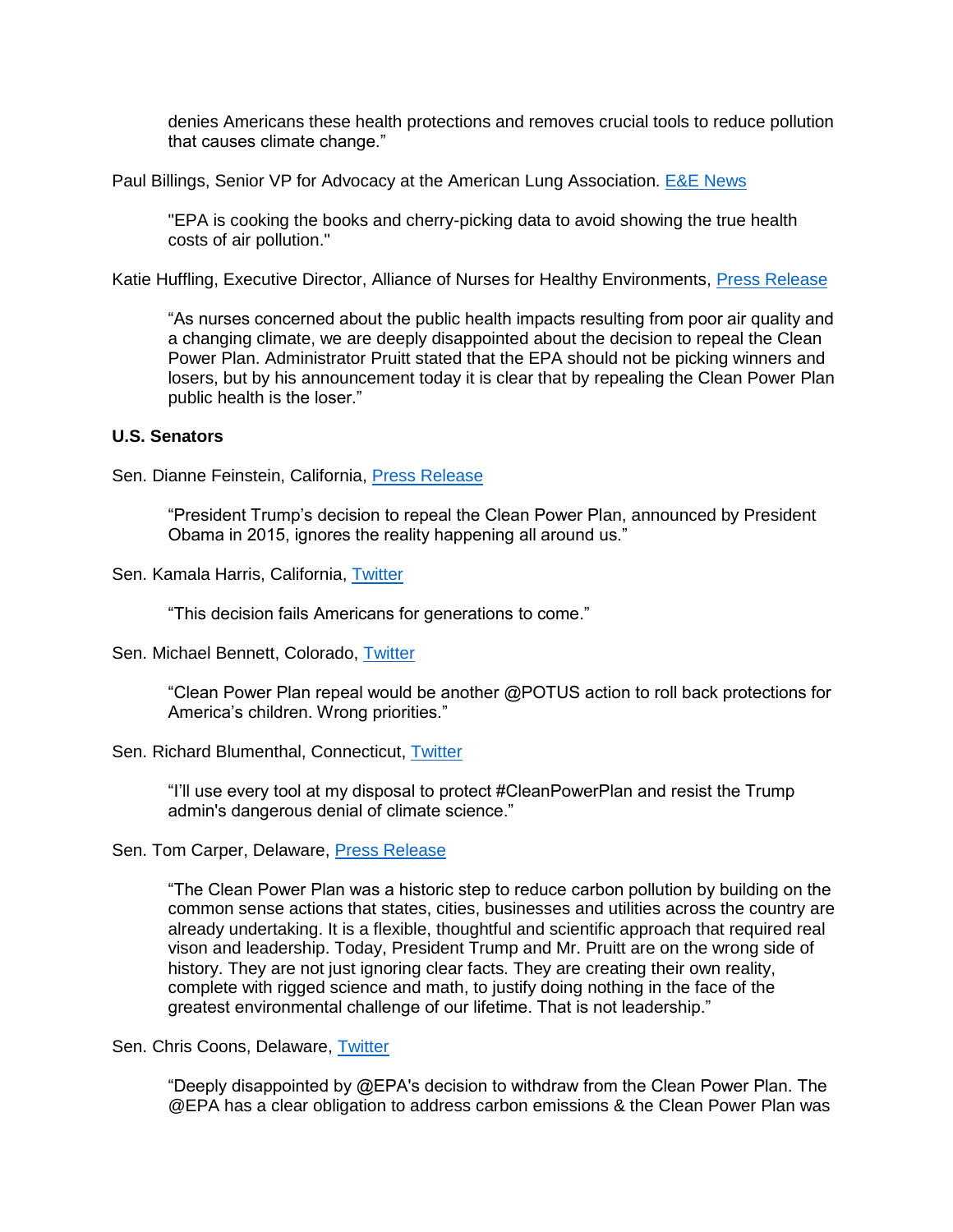helping to achieve that goal… Along w/ withdrawal from #ParisAgreement, this decision undermines our commitment to fight climate change & embrace a clean energy future."

#### Sen. Brian Schatz, Hawaii, [Press Release](https://www.schatz.senate.gov/press-releases/schatz-statement-on-trump-administrations-decision-to-repeal-the-clean-power-plan)

"Once again, the administration has put partisan ideology above the health of the American people, our economy, and our planet. Like their failed attempts to undermine clean water and methane rules, this effort to repeal the Clean Power Plan has no basis in law and will absolutely be challenged in court."

Sen. Dick Durbin, Illinois, [Twitter](https://twitter.com/SenatorDurbin/status/917473115143393281)

"The Administration has chosen politics over science. This is about the world we leave our children."

#### Sen. Tammy Duckworth, Illinois, [Twitter](https://twitter.com/SenDuckworth/status/917871621322559489)

"Curbing CO2 emissions & supporting renewable energy is common sense. This decision from @EPAScottPruitt will set the entire nation back."

Sen. Ben Cardin, Maryland, [Twitter](https://twitter.com/SenatorCardin/status/917839653142634496)

"With this rollback of the #CleanPowerPlan, @POTUS continues singular focus on derailing any Obama Admin policies at the country's expense. Rolling back the #CleanPowerPlan undercuts our renewable energy sector, which employs 5x more American workers than the fossil fuel industry. The #CleanPowerPlan's number speak for themselves. The Trump Administration's rollback of this plan takes us in the wrong direction."

Sen. Chris Van Hollen, Maryland, [Twitter](https://twitter.com/ChrisVanHollen/status/917529316824702976)

"While the White House has become an adult day care center—the EPA has turned over the keys to lobbyists, swamp monsters and climate deniers."

#### Sen. Elizabeth Warren, Massachusetts, [Press Release](https://www.warren.senate.gov/?p=press_release&id=1946)

"The Clean Power Plan is about one thing: stopping big corporations from dumping dangerous amounts of carbon pollution into our air. But this Administration's only priority seems to be stuffing the pockets of Big Oil and Big Coal executives while American families are left to suffer the consequences."

#### Sen. Ed. Markey, Massachusetts, [Press Release](https://www.markey.senate.gov/news/press-releases/senator-markey-trump-fails-climate-iq-test-with-repeal-of-clean-power-plan)

"President Trump has failed his climate IQ test with the repeal of the Clean Power Plan. He is giving up on the economic opportunity that would be unleashed by deploying clean energy technologies in every state of the union. We know that by cutting carbon pollution, we can grow our economy, save American families money and protect the health of children and families."

Sen. Amy Klobuchar, Minnesota, [Twitter](https://twitter.com/amyklobuchar/status/917494862215303169)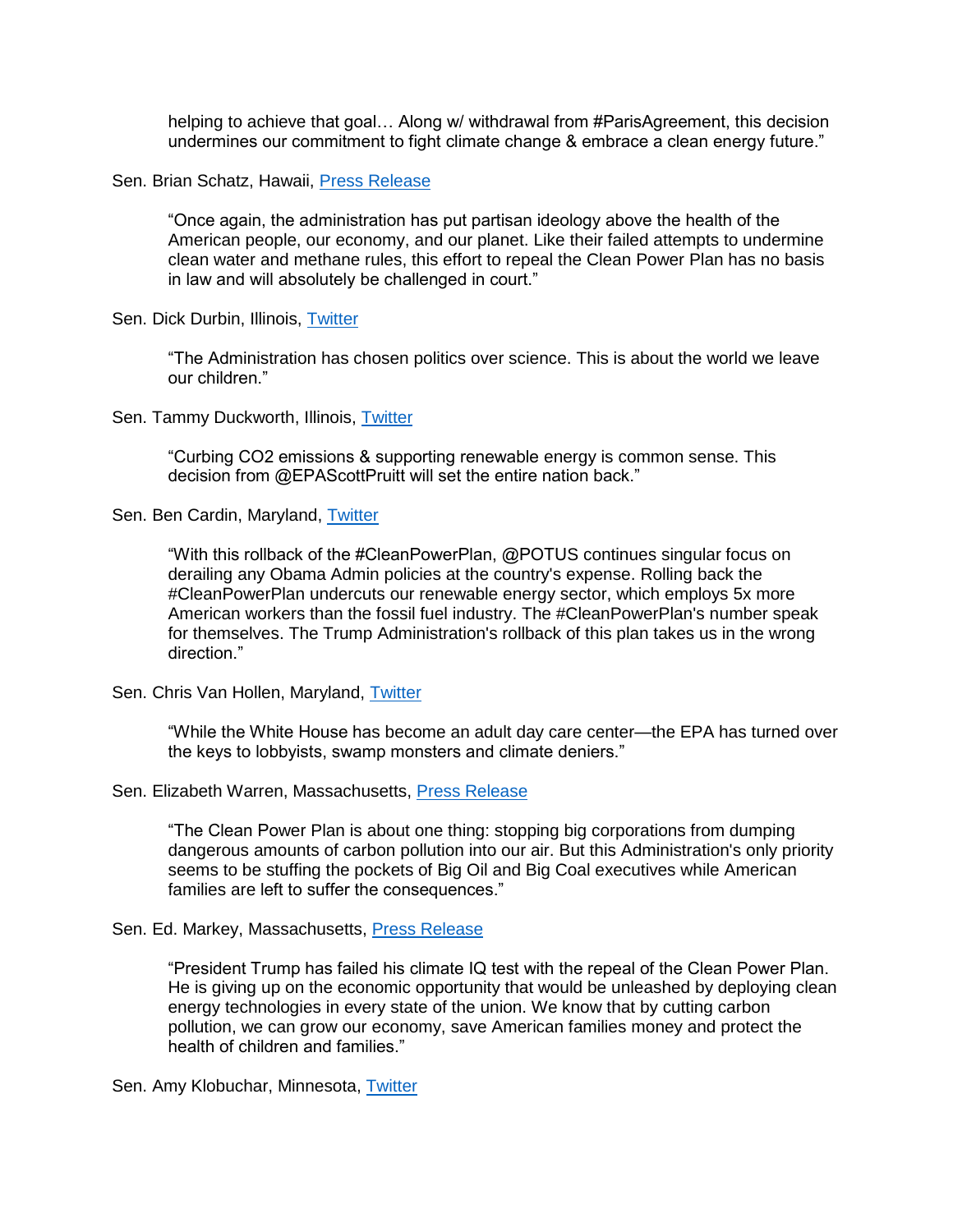"Another really bad idea! Last time I checked, science mattered!"

### Sen. Catherine Cortez-Masto, Nevada, [Press Statement](https://thenevadaindependent.com/article/the-indy-explains-what-repealing-the-clean-power-plan-means-for-nevada)

"Stunting Nevada's progress as a leader in clean energy by removing incentives, while jeopardizing the health of Nevadans, is simply unacceptable and morally reprehensible."

Sen. Jeanne Shaheen, New Hampshire, [Twitter](https://twitter.com/SenatorShaheen/status/917815036042760193)

"The Trump administration's decision to roll back the Clean Power Plan continues a dangerous agenda that will harm environment and public health. We owe it to future generations to build on the Clean Power Plan and incentivize energy efficiency and the transition to cleaner, renewable forms of energy. By beginning efforts to roll back this critical rule, the Trump administration is ignoring the devastating effects of climate change and the glaring action needed to combat the environmental threats we face here and around the globe."

### Sen. Maggie Hassan, New Hampshire, [Twitter](https://twitter.com/SenatorHassan/status/917800925103837185)

"Protecting our environment is critical to our people, businesses & way of life in NH. Scrapping the Clean Power Plan is completely backward."

#### Sen. Bob Menendez, New Jersey, [Twitter](https://twitter.com/SenatorMenendez/status/917914127653273605)

"Pres.Trump ending the Clean Power Plan is disastrous for public health. The fossil fuel industry clearly has a vice grip on the Trump Admin."

#### Sen. Cory Booker, New Jersey, [Twitter](https://twitter.com/Lyncherator/status/917829606601908226)

"The Clean Power Plan was a major step forward our effort reduce greenhouse gas emissions and fight climate change. Today's announcement that it will be repealed is a major step backwards, and will result in more extreme weather events and greater costs to our economy in the long run."

#### Sen. Martin Heinrich, New Mexico, [Twitter](https://twitter.com/MartinHeinrich)

"The #CleanPowerPlan was a historic step in combating climate change and protecting the health of our kids and future generations. It established reasonable & achievable standards to reduce our carbon emissions & create thousands of new clean energy jobs in the process. By withdrawing these standards, the Trump admin is taking us in the wrong direction & retreating from our moral obligation to #ActOnClimate If we fail to reduce carbon emissions, the consequences will only become greater and our solutions will only become more expensive."

#### Sen. Tom Udall, New Mexico, [Twitter](https://twitter.com/SenatorTomUdall/status/917461968461627393)

"We can't afford to ignore #climatechange. Citizens must speak out, states & Congress must act to cut pollution & save clean energy economy."

## Sen. Kristen Gillibrand, New York, [Twitter](https://twitter.com/SenGillibrand/status/917503184331067392)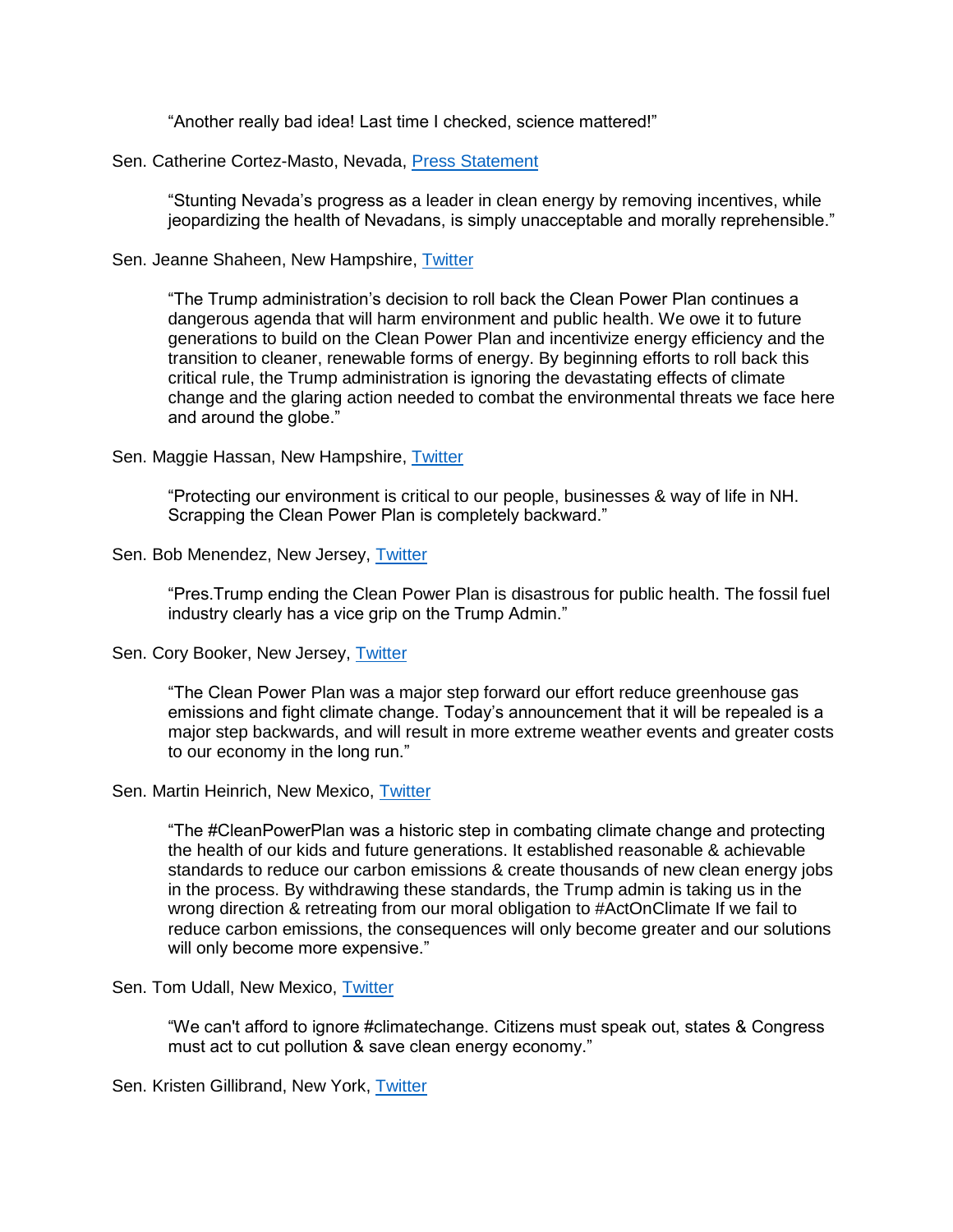"Another move to cede our country's leadership on global climate change. A terrible decision."

Sen. Chuck Schumer, New York, [Twitter](https://twitter.com/SenSchumer/status/917818190826270720)

"With America seeing more extreme and dangerous weather than ever before, last thing we should do is roll back actions to combat #ClimateChange. Walking away from the #CleanPowerPlan would have real costs—to our environment, our health, and our economy. Frankly, rigging the system for polluters won't help kids with asthma, farms or recreation biz, or Americans looking for jobs in this economy. As much as he'll deny it @EPAScottPruitt wants to pick winners & losers. We all lose unless we #ProtectCPP. "

Sen. Ron Wyden, Oregon, [Twitter](https://twitter.com/RonWyden/status/917439437843210241)

"Dismantling Clean Power Plan = one more glaring example how this administration can't grasp climate change reality."

Sen. Jeff Merkley, Oregon, [Twitter](https://twitter.com/SenJeffMerkley/status/917834643956740096)

"By reversing the #CleanPowerPlan, @realDonaldTrump is trading a fictional "war on coal" for a very real war on our nation's public health."

### Sen. Sheldon Whitehouse, Rhode Island, [Twitter](https://twitter.com/SenWhitehouse/status/917840836024586240)

"In a '09 @nytimes ad, @realDonaldTrump called climate change 'scientifically irrefutable' & its consequences 'catastrophic' & 'irreversible.' Now, @realDonaldTrump's industry lackey, @EPAScottPruitt, is unraveling one of the most important steps we've taken to combat climate crisis. The decision to repeal the Clean Power Plan is all to serve the most malign & voracious special interest, the fossil fuel industry."

Sen. Tim Kaine, Virginia, [Twitter](https://twitter.com/timkaine/status/917421685313294337)

"This would erode US leadership in tackling climate change & set us back years in hastening clean energy & job creation. Woefully misguided."

# Sen. Patty Murray, Washington, [Twitter](https://twitter.com/PattyMurray/status/917530644170846208)

"First the Paris climate accord, now #CleanPowerPlan. Trump Admin continues to shun science & your health in favor of corporate interests. This move is especially egregious as wildfires rage & millions of Americans try to pick up the pieces after Harvey, Irma, Maria & Nate."

## Sen. Maria Cantwell, Washington, [Twitter](https://twitter.com/SenatorCantwell/status/917900302400897024)

"Sabotaging our chances of becoming the world's #cleanenergy superpower in order to line the pockets of polluters."

Sen. Tammy Baldwin, Wisconsin, [Twitter](https://twitter.com/SenatorBaldwin/status/917838512644415489)

"We should meet the challenge of taking on climate change with a state-federal partnership to cut carbon pollution, not walk away from it."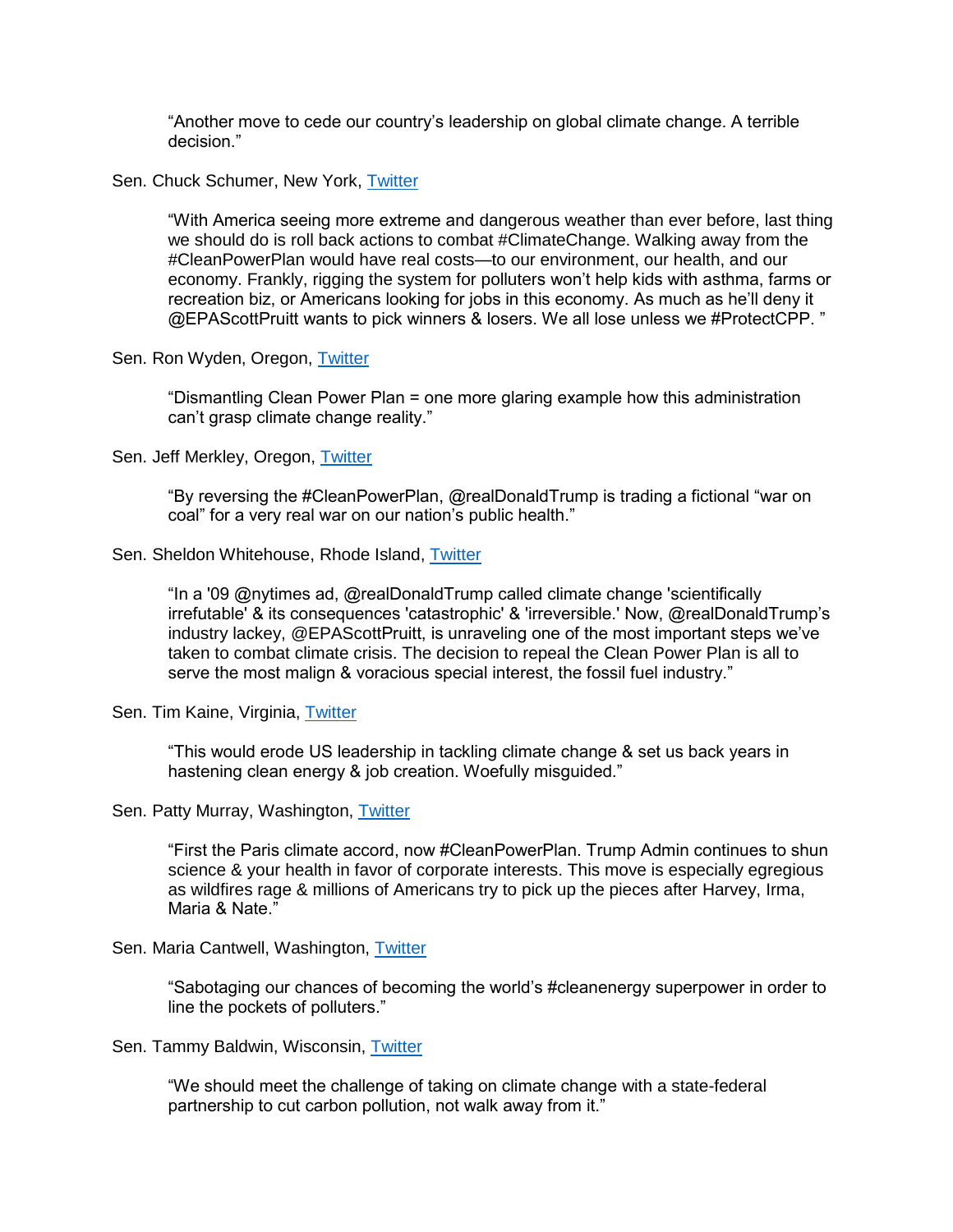#### **Members of the U.S. House of Representatives**

Rep. Ruben Gallego, Arizona, [Twitter](https://twitter.com/RepRubenGallego/status/917834332898816003)

"The Trump administration's decision to repeal the Clean Power Plan is a reckless step backward and a disappointing abdication of our responsibility to address a worsening climate crisis. Scott Pruitt's actions mean that millions of Americans will be exposed to more pollution, and many regions of the United States will face the prospect of serious economic effects from climate change."

Rep. Raul Grijalva, Arizona, [Twitter](https://twitter.com/RepRaulGrijalva/status/917753731403403265)

"By repealing the Clean Power Plan, Pruitt is doing the bidding of big corporations and polluters, putting their profits before the health and safety of our children and families."

#### Rep. Jimmy Gomez, California, [Press Statement](https://gomez.house.gov/media/press-releases/congressman-jimmy-gomez-trump-administration-s-repeal-clean-power-plan-epa-pruitt)

"With this action, the Trump administration has doubled down on government-sanctioned pollution. This radical decision grants industry a broad license to pollute at the expense of the health and well-being of millions of Americans."

Rep. Alan Lowenthal, California, [Twitter](https://twitter.com/RepLowenthal/status/917840503844036608)

"Trump EPA has chosen to roll back the Clean Power Plan. A massive giveaway to special interests that moves us in wrong direction. The Trump EPA fundamentally can't be trusted to protect the health and wellbeing of our families and communities from carbon pollution."

#### Rep. Nancy Pelosi, California, [Press Statement](https://www.democraticleader.gov/newsroom/101017/)

"The White House's short-sighted, dangerous decision to dismantle the Clean Power Plan is a direct assault on the health of our nation's children. Yet again, the Trump Administration is showing its disregard for the health and security of the American people, and is demonstrating its failure of leadership to combat the surging storms, devastating wildfires and other catastrophic impacts of the climate crisis."

Rep. Ed Perlmutter, Colorado, [Twitter](https://twitter.com/RepPerlmutter/status/917813732604039168)

"A new report shows extreme weather has cost the U.S. economy at least \$240 billion a year over the past 10 years. Repealing the Clean Power Plan means the cost of climate change will continue to burden taxpayers & future generations."

#### Rep. Joe Courtney, Connecticut, [House Floor Statement](https://www.youtube.com/watch?v=v0VRIWOZCHE)

"Going back to the days of Teddy Roosevelt, it has been a bipartisan principle that protecting the public health and America's environment is a sacred obligation for those of us who have the honor to serve this nation in elected or appointed office. Unfortunately, Mr. Scott Pruitt didn't get that memo because yesterday he announced that he is precipitously going to strike down the Clean Power Plan Rule which will turn back the clock in this country on the issue of carbon emissions."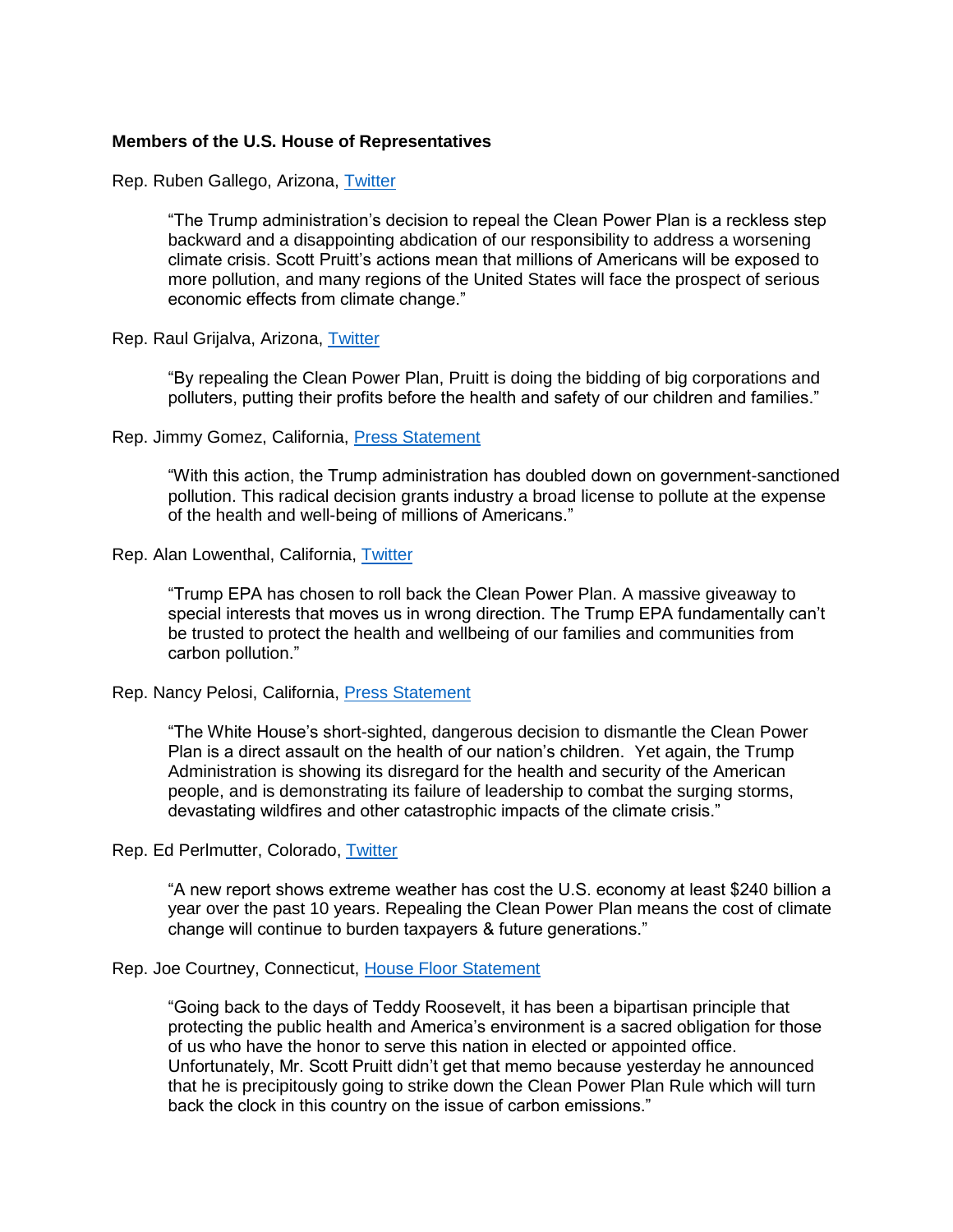### Rep. Darren Soto, Florida, [Press Statement](https://soto.house.gov/media/press-releases/rep-soto-repealing-clean-power-plan-harms-americans-and-economy)

"The Trump administration's decision to rescind back policy curbing climate pollution from power plants is a reckless step back in the efforts to tackle climate change. Cancelling our nationwide limits on emissions would dangerously contribute to heat waves and rising sea-levels, factors that are strengthening weather-related disasters."

#### Rep. John Yarmuth, Kentucky, [Twitter](https://twitter.com/RepJohnYarmuth/status/917846906805645312)

"At the heart of today's Clean Power Plan decision is one of the cruelest deceptions perpetrated in politics today: telling the American people that clean air protections are responsible for reduced demand for coal and that getting rid of those protections will create tens of thousands of coal jobs. Both are false. The facts are clear and by willfully ignoring them, the Trump Administration is jeopardizing our environment, our economy, and – ultimately – our existence. For the sake of future generations, I hope we will be able to fix the damage."

#### Rep. Raja Krishnamoorthi, Illinois, [Twitter](https://twitter.com/CongressmanRaja/status/917841479388860416)

"The Trump administration's plan to override President Obama's Clean Power Plan reduces the incentive for investment in clean energy while increasing air pollution and our national contribution to climate change."

#### Rep. Mike Quigley, Illinois, [Press Release](https://quigley.house.gov/media-center/press-releases/quigley-statement-trump-administration-s-decision-repeal-clean-power)

"One doesn't have to be a scientist in order to understand that if we are serious about preserving clean air, we must actively address emissions from the power sector. By scraping the Environmental Protection Agency's Clean Power Plan, this Administration has once again chosen to side with polluters at the peril of the health, safety, and economic wellbeing of every American this government represents."

#### Rep. Anthony Brown, Maryland, [Twitter](https://twitter.com/RepAnthonyBrown/status/917823539373379586)

"We need to invest in clean energy, tackle #ClimateChange & prepare America for the 21st century economy #SaveCPP."

## Rep. Niki Tsongas, Massachusetts, [Twitter](https://twitter.com/nikiinthehouse/status/917773070294769664)

"Reversing the Clean Power Plan is direct assault on public health and hurts our efforts to combat climate change #ProtectCPP."

Rep. Keith Ellison, Minnesota, [Twitter](https://twitter.com/keithellison/status/917760143949000705)

"It is truly unconscionable that the Trump administration has chosen to repeal the #CleanPowerPlan. Climate change is an urgent priority."

Rep. Tim Walz, Minnesota, [Twitter](https://twitter.com/RepTimWalz/status/917813854616408065)

"At the expense of jobs, health and well-being of future generations, @realDonaldTrump is again failing to lead. Terrible move on #CleanPowerPlan. @realDonaldTrump's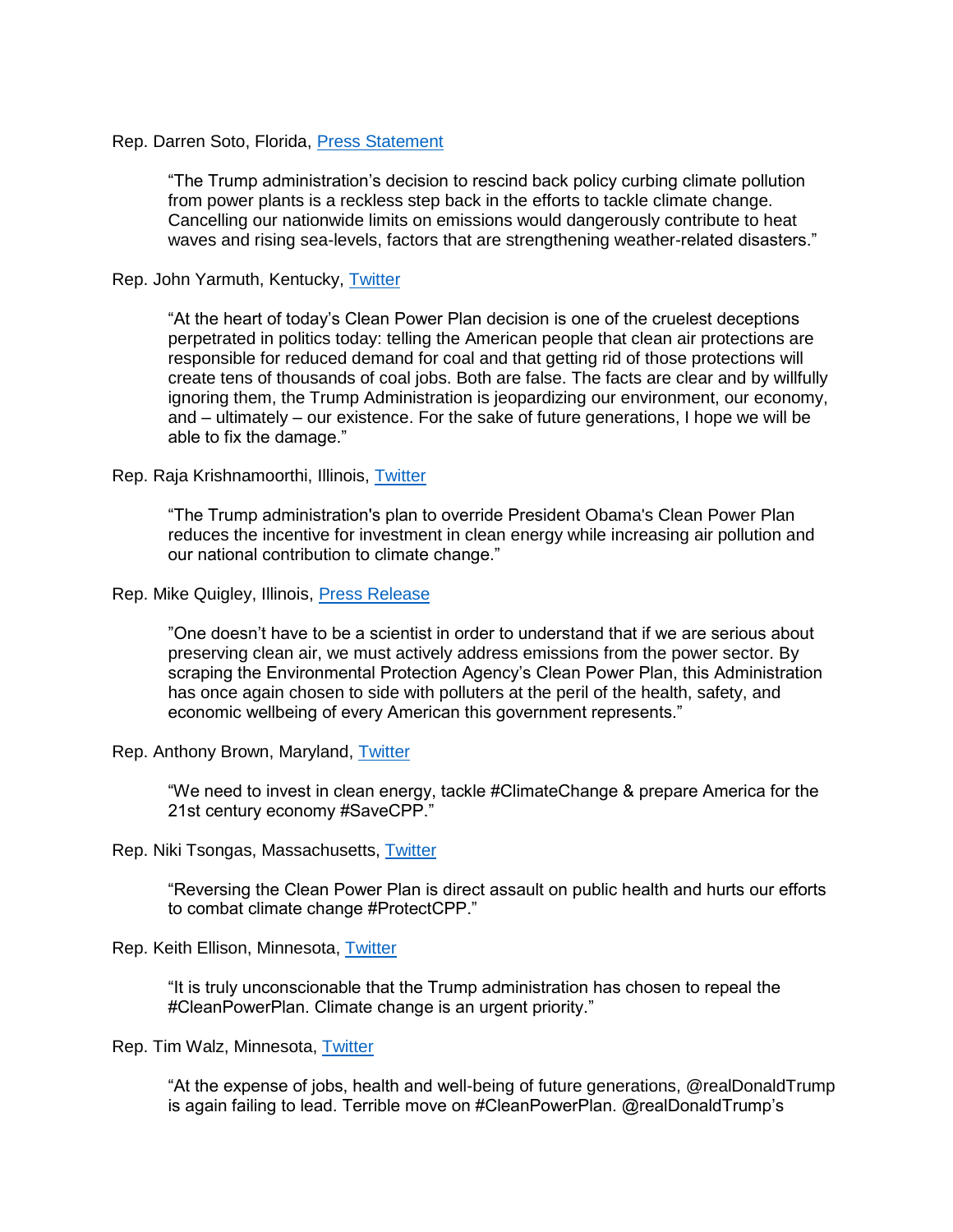#CleanPowerPlan decision won't stop states like MN from continuing to lead the way on renewables."

Rep. Jacky Rosen, Nevada, [Twitter](https://twitter.com/RepJackyRosen/status/917849320577294338)

"By repealing federal limits on carbon pollution from power plants, Administrator Pruitt and the Trump Administration are doing the bidding of big polluters at the expense of Nevadans who want clean air."

Rep. Ann Kuster, New Hampshire, [Twitter](https://twitter.com/RepAnnieKuster/status/917840167892869122)

"This move by the Trump Administration to dismantle the Clean Power Plan is an attack on our environment and health and wellbeing of people in New Hampshire and across the country."

Rep. Frank Pallone, New Jersey, [Twitter](https://twitter.com/FrankPallone/status/917837313841008640)

"Make no mistake, rolling back the #CleanPowerPlan puts the health and safety of all Americans at risk."

Rep. Eliot Engel, New York, [Twitter](https://twitter.com/RepEliotEngel/status/917837668301656070)

"Repealing #CleanPowerPlan is an attempt to please the polluters while undermining clean-energy jobs today."

Rep. Grace Meng, New York, [Twitter](https://twitter.com/RepGraceMeng/status/917829584732721152)

"Outrageous that Trump admin is undoing Clean Power Plan that combats climate change & global warming. Our children deserve better than this."

Rep. Brendan Boyle, Pennsylvania, [Twitter](https://twitter.com/CongBoyle/status/917825025172037632)

"By repealing the #CleanPowerPlan, the Trump administration jeopardizes our health & safety, economic competitiveness, & global leadership."

Rep. Mike Doyle, Pennsylvania, [Twitter](https://twitter.com/USRepMikeDoyle/status/917835243842949120)

"Disappointed by @EPA move to repeal #CleanPowerPlan. US must address #climatechange head-on with new tech and scientific advancement. This is a huge step backwards that ignores scientific consensus. #ClimateChange requires action now - not years from now. First, @POTUS withdraws from the #ParisAgreement, now he reverses #CleanPowerPlan. I'll continue fighting these short-sighted actions."

Rep. Jim Langevin, Rhode Island, [Twitter](https://twitter.com/JimLangevin/status/917834207082242052)

"Inexcusable that Trump is rolling back enviro & public health protections by repealing the #CleanPowerPlan."

Rep. Gene Green, Texas, [Twitter](https://twitter.com/RepGeneGreen/status/917818886422188033)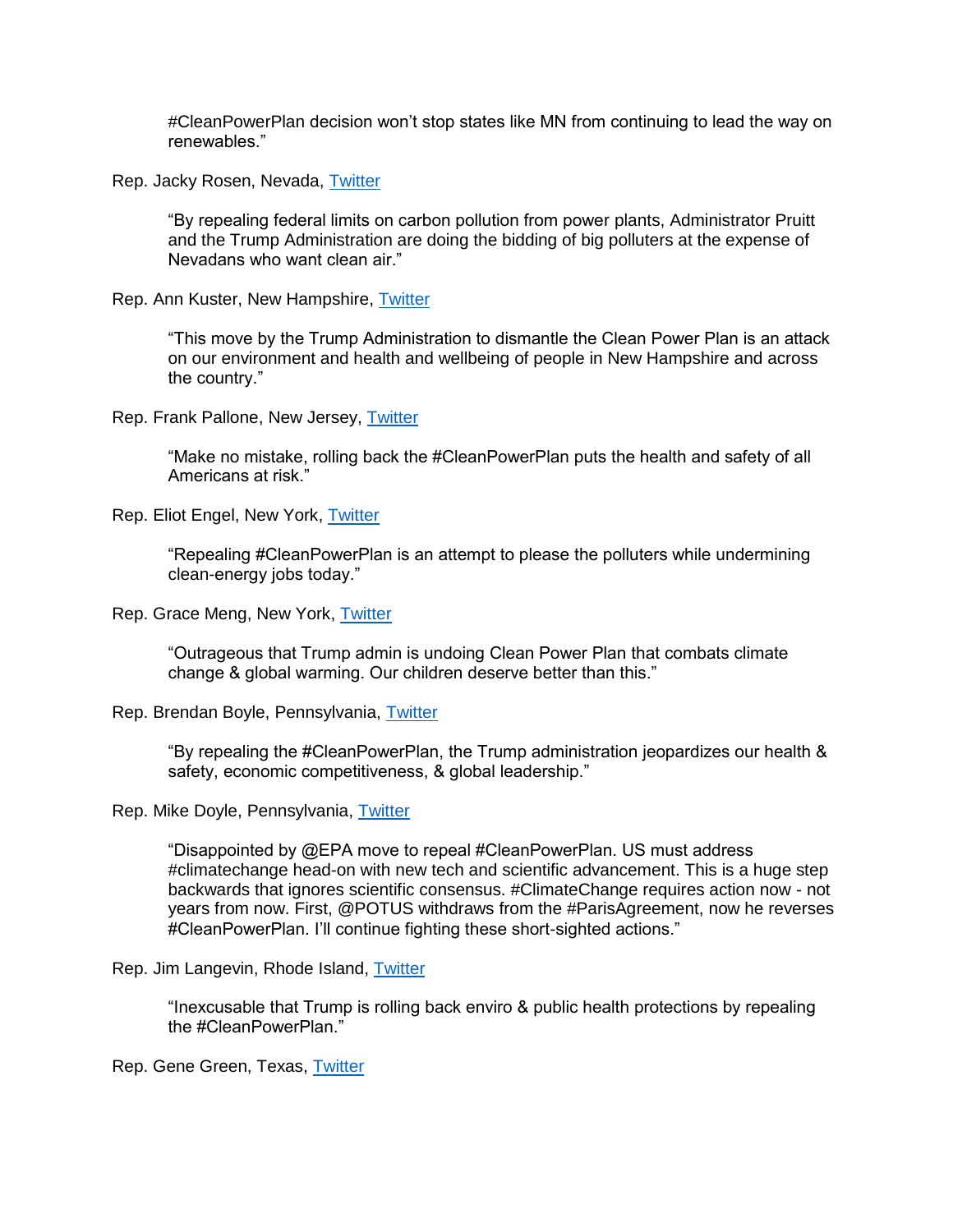"Rescinding the Clean Power Plan will hurt our environment and isolate us on the international stage. The actions today by @EPAScottPruitt do not move us in the right direction toward protecting the planet for our grandchildren."

Rep. A. Donald McEachin, Virginia, [Press Release](https://mceachin.house.gov/media/press-releases/mceachin-statement-clean-power-plan-reversal)

"The lack of regard for public health is infuriating. Administrator Scott Pruitt and the Trump Administration's decision to reverse the Clean Power Plan was probably made during Mr. Pruitt's many meetings with industry and corporate executives and lobbyists – average Americans, without corporate connections, will suffer the most after this unfortunate decision."

Rep. Denny Heck, Washington, [Twitter](https://twitter.com/RepDennyHeck/status/917762901116456960)

"Any move to dismantle the #CleanPowerPlan threatens our health & environment. There are things we can all agree on. For one, our kids should have the chance to grow up healthy. That's why we need to #ProtectCPP."

Reps. Alan Lowenthal, California and Don Beyer, Virginia, co-chairs of the Congressional Safe Climate Caucus, [Statement](https://protect-us.mimecast.com/s/vlROBgHOWvVF0?domain=safeclimatecaucus-lowenthal.house.gov)

"Turning our back on this progress by ending the Clean Power Plan is dangerous, it will hurt our economy, and it will further damage our reputation around the world. American leadership is urgently needed now, and we cannot ignore or pretend our way out of this crisis. We must stand up, we must fight for future generations, and we must act on climate."

Rep. Michelle Lujan Grisham, New Mexico, Chairwoman, Congressional Hispanic Caucus, [Press Release](https://congressionalhispaniccaucus-lujangrisham.house.gov/media-center/press-releases/chc-chair-says-clean-power-plan-repeal-puts-the-health-of-americans-at)

"The Trump administration's repeal of the Clean Power Plan without any plan to reduce carbon pollution and fight climate change is egregiously irresponsible and will have severe consequences for the health and well-being of our communities and planet. This is especially concerning as we increasingly see the devastating health and economic costs of severe droughts, wildfires, and hurricanes. We must move forward with solutions that mitigate the problem at hand, rather than denying one exists."

## **Legal and Economic Experts**

Richard Revesz, Dean Emeritus, NYU Law, and Director of the Institute for Policy Integrity (together with Jack Lienke), [NYTimes](https://www.nytimes.com/2017/10/09/opinion/environmental-protection-obama-pruitt.html?_r=0)

"The Trump administration has mangled the costs and benefits of one of the most significant climate regulations of the Obama years in an effort to justify its repeal, which Scott Pruitt, the administrator of the Environmental Protection Agency, announced on Monday…In the end, all of these methodological contortions are meant to obscure a very basic truth: that any 'savings' achieved by rescinding the Clean Power Plan will come at an incredibly high cost to public health and welfare. If the Trump administration is willing to make that trade, it should at least have the courage to admit it."

Jack Lienke, Regulatory Policy Director at NYU's Institute for Policy Integrity, [E&E News](https://www.eenews.net/eenewspm/2017/10/06/stories/1060062977)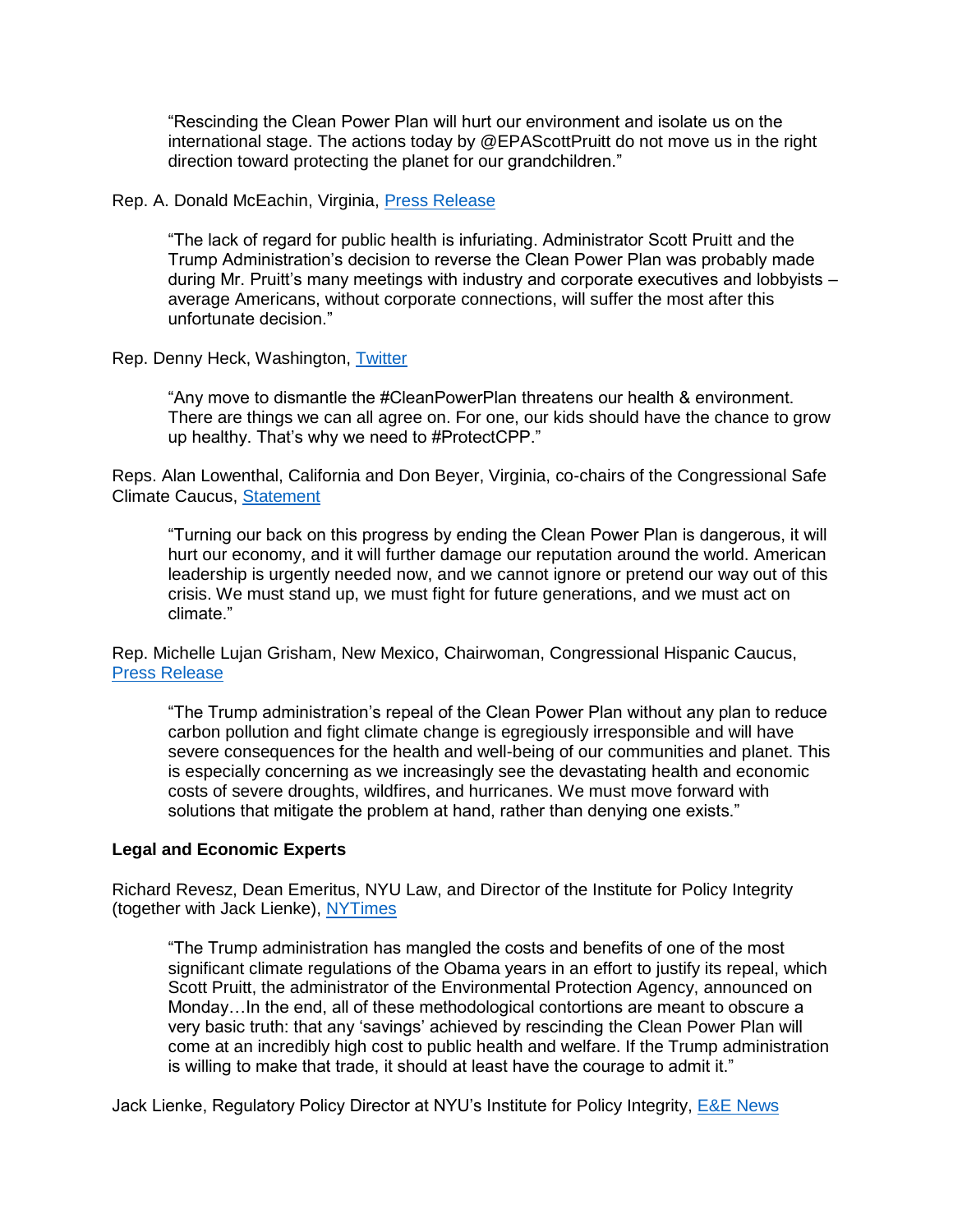"The changes EPA has made to its original cost-benefit analysis are economically irrational and inconsistent with the best available science. They're quite transparently designed to exaggerate the Clean Power Plan's costs and obscure its substantial benefits."

Jody Freeman, Archibald Cox Professor of Law, Harvard Law School, [NYTimes](https://www.nytimes.com/2017/10/09/climate/clean-power-plan.html?_r=0) (discussing Clean Power Plan rollback and Department of Energy proposed Grid Resiliency rule)

"You see a pretty powerful message. Disavow any effort to control greenhouse gases in the power sector, and instead, intervene in the market to promote coal. It's a wow."

Eli Savit, Adjunct Professor of Law, University of Michigan Law School, [Take Care blog](https://takecareblog.com/blog/epa-defies-its-own-best-analysis-of-the-clean-power-plan)

"Today, EPA Administrator Scott Pruitt will officially announce the proposed rollback of the Clean Power Plan—President Obama's signature program to reduce greenhousegas emissions. Though there is still a long road ahead before the rollback is finalized, one thing appears clear. If Trump and Pruitt do succeed in dismantling the Clean Power Plan, people will die. Thousands and thousands of Americans will suffer adverse health effects. And the costs will far outweigh the benefits. Don't take my word for it, though. Take Scott Pruitt's. Remarkably, Pruitt's proposed rollback actually concedes that the health-related costs of abandoning the Clean Power Plan are likely to be staggering."

Michael Greenstone, Professor of Economics, University of Chicago, [Washington Post](https://www.washingtonpost.com/news/energy-environment/wp/2017/10/09/pruitt-tells-coal-miners-he-will-repeal-power-plan-rule-tuesday-the-war-on-coal-is-over/?utm_term=.96822944041a)

"It does not feel like an effort to refresh the cost-benefit analysis to make sure it's on the frontiers of science, it seems like an effort to find the levers that will make the cost go down."

# **Business Associations**

Lisa Woll, CEO, US SIF: The Forum for Sustainable and Responsible Investment, [Press](http://www.ussif.org/blog_home.asp?display=97)  [Release](http://www.ussif.org/blog_home.asp?display=97)

"Today's decision is reckless and will harm the US economy and every American for years to come. This is not the time to retreat from action to protect current and succeeding generations from the catastrophic implications of further, unrestrained climate change."

Richard Eidlin, VP for Policy and Co-Founder, American Sustainable Business Council, Press **Statement** 

"To side with some of our biggest polluters in the coal industry against the health and welfare of the rest of country is unconscionable. For an EPA Administrator to lead the charge should be unacceptable to all reasonable people."

Frank Knapp, South Carolina Small Business Chamber of Commerce, [Press Release](http://hosted.verticalresponse.com/218154/280290df7e/TEST/TEST/)

"The energy future is renewables. That is why I led the American Sustainable Business Council effort to file an amicus brief on behalf of that organization and 23 other business organizations in support of the Clean Power Plan."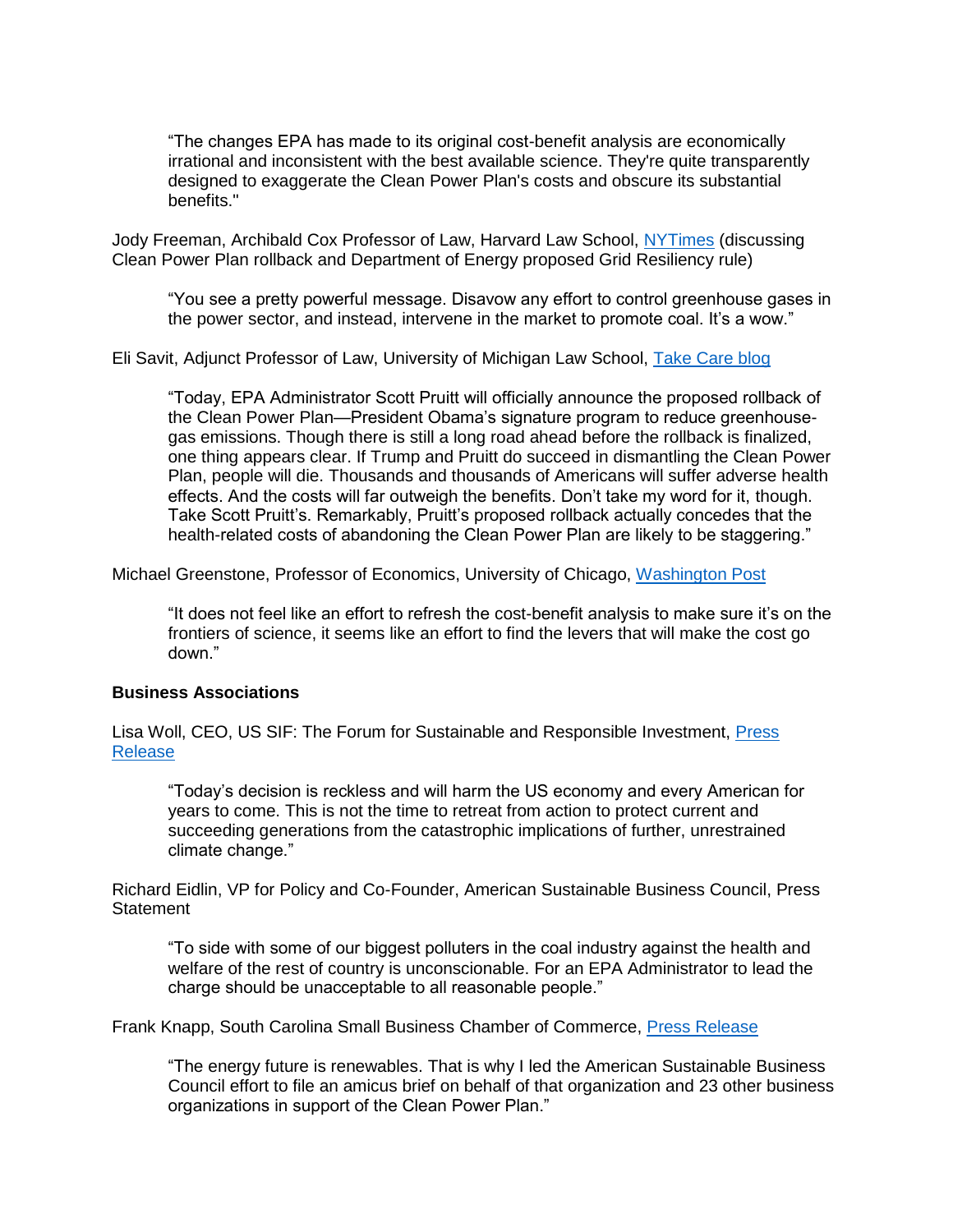# **Consumer Advocacy Groups**

## Shannon Baker-Branstetter, Senior Policy Counsel, Consumers Union, [Press Statement](http://consumersunion.org/news/epa-announces-cpp-repeal/)

"The proposed repeal of the Clean Power Plan continues this administration's efforts to undo protections by ignoring or undervaluing the public health benefits and consumer savings of lower pollution and energy use. This would shift the cost of pollution and climate change away from polluters and onto families and individuals. By using an unrealistically low estimate of the social costs of carbon, the rule essentially ignores the societal impacts of climate change, including higher food prices, property damage, higher insurance premiums, and higher energy costs."

## Dave Kolata, Illinois Citizens Utility Board, [Statement](https://citizensutilityboard.org/statement-cub-executive-director-david-kolata-clean-power-plan-roll-back/)

"Any attempt by the Administration to weaken or repeal the Clean Power Plan is bad news for consumers. The Clean Power Plan would have led to increased investment in energy efficiency that reduces our electric bills and helps to create a more reliable power grid. It also would have sparked energy innovation, advancing new money-saving technologies in key areas such as efficiency and storage. Rolling back the Clean Power Plan will strip people of the tools they need to keep their power bills down—so this is a step backwards for all consumers, in particular seniors and families on tight incomes who already have a difficult time affording their utility costs. Today's development reinforces the importance of Illinois passing the Future Energy Jobs Act last year to set the state on a course to a more reliable and affordable energy future. Regardless of developments in Washington, CUB will continue to work with legislators, regulators and consumer advocates to help improve the lives of electric customers across the state of Illinois."

## **Faith Groups**

Scott Wright, Director, Columban Center for Advocacy and Outreach, [Press Statement](http://columbancenter.org/content/faith-groups-oppose-dismantling-clean-power-plan)

"The Columban Center opposes the EPA's decision to repeal the Clean Power Plan. Columban missionaries working across the globe have witnessed the horrible devastation carbon pollution wreaks on the earth and the vulnerable. This administration continues to demonstrate that they do not appreciate the extent to which the insatiable energy demands of our economy are tearing apart the web of life, with disastrous consequences for future generations."

Rev. Reginald Smith, Director, Office of Social Justice, Christian Reformed Church, [Press](http://columbancenter.org/content/faith-groups-oppose-dismantling-clean-power-plan)  **[Statement](http://columbancenter.org/content/faith-groups-oppose-dismantling-clean-power-plan)** 

"The United States has been a leader in environmental policies that move our country and the rest of the world forward. The repeal of the Clean Power Plan represents a major step backwards - one that is deeply harmful to creation and disproportionately unjust to vulnerable groups. As Christians, we have a mandate from our Creator to steward the earth well and care for creation. We are also called to love and care for our neighbors as ourselves. Allowing carbon emissions that have been proven harmful to pollute the atmosphere without limit is morally wrong and rationally illogical."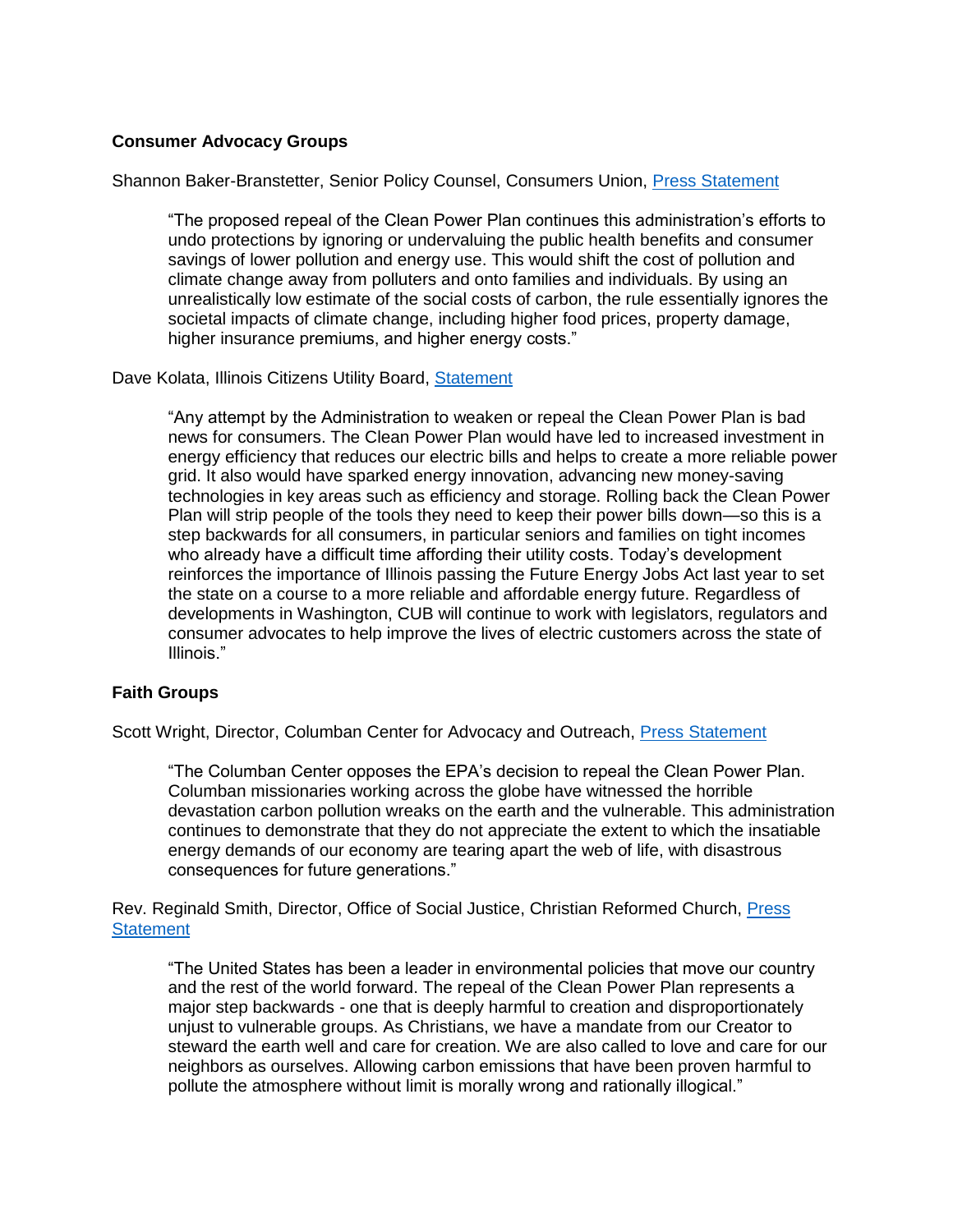Rev. Mitch Hescox, President, Evangelical Environmental Network, [Press Statement](http://www.creationcare.org/undoing_the_clean_power_plan_is_the_wrong_direction_on_climate_change_and_clean_energy)

"We are profoundly disappointed in the announcement today by Scott Pruitt, Administrator of the Environmental Protection Agency (EPA), that the agency would formally begin the roll-back of the Clean Power Plan, which required utilities to reduce their carbon pollution."

Emily Wirzba, Legislative Representative, Friends Committee on National Legislation, [E&ENews](https://www.eenews.net/greenwire/2017/10/11/stories/1060063331)

"People of faith are called to serve the most vulnerable people, so weakening the Clean Power Plan is a moral failure of leadership at the national level."

Kyle Meyaard-Schaap, Spokesman, Young Evangelicals for Climate Action, [E&ENews](https://www.eenews.net/greenwire/2017/10/11/stories/1060063331)

"Faithfulness to these commands in a warming world requires that we care for God's good world and that we show compassion to those whose very lives are threatened by a changing climate. If our political leaders, many of whom confess our faith, will not take the action necessary to respond to these commands, then the rest of us will."

Rabbi Jonah Dov Pesner, Director, Religions Action Center of Reform Judaism, [E&ENews](https://www.eenews.net/greenwire/2017/10/11/stories/1060063331)

"The decision to repeal the Clean Power Plan represents a gross failure to protect the health of people who live near fossil-fuel-fired power plants, and fails to protect the lives of all who will face the effects of climate change. We are acutely aware that, due to their locations, these power plants often hurt people of color and low-income people the most, perpetuating environmental racism and inequality."

## Franciscan Action Network, [Press Statement](http://columbancenter.org/content/faith-groups-oppose-dismantling-clean-power-plan)

"The Trump administration has been hostile to the environment and the future of our planet, instead deciding to align itself with the fossil fuel industry in order to increase revenue rather than protect the wellbeing of its citizens. The New York Times recently stated that the Trump Administration has rolled back 53 environmental regulations. This marks at least the 54th...."

## **Former Public Officials**

#### Al Gore, Former Vice President, [Press Statement](https://www.algore.com/news/statement-by-former-vice-president-al-gore-on-today-s-announcement-by-the-trump-administration-to-repeal-the-clean-power-plan)

"Repealing the Clean Power Plan is out of step with all of the businesses, states, cities, investors, and citizens that are moving forward with the transition to a clean energy economy in America. All across this country, new ideas and solutions are being developed to address the urgent climate crisis affecting us today. Our movement won't be deterred by a science-denying Administration that's trying to take us backwards. We will win this fight to protect our planet, for our children and the generations to come."

Gina McCarthy, Former Administrator, EPA, [E&E News](https://www.eenews.net/eenewspm/2017/10/06/stories/1060062977)

"A proposal to repeal the Clean Power Plan without any timeline or even a commitment to propose a rule to reduce carbon pollution isn't a step forward, it's a wholesale retreat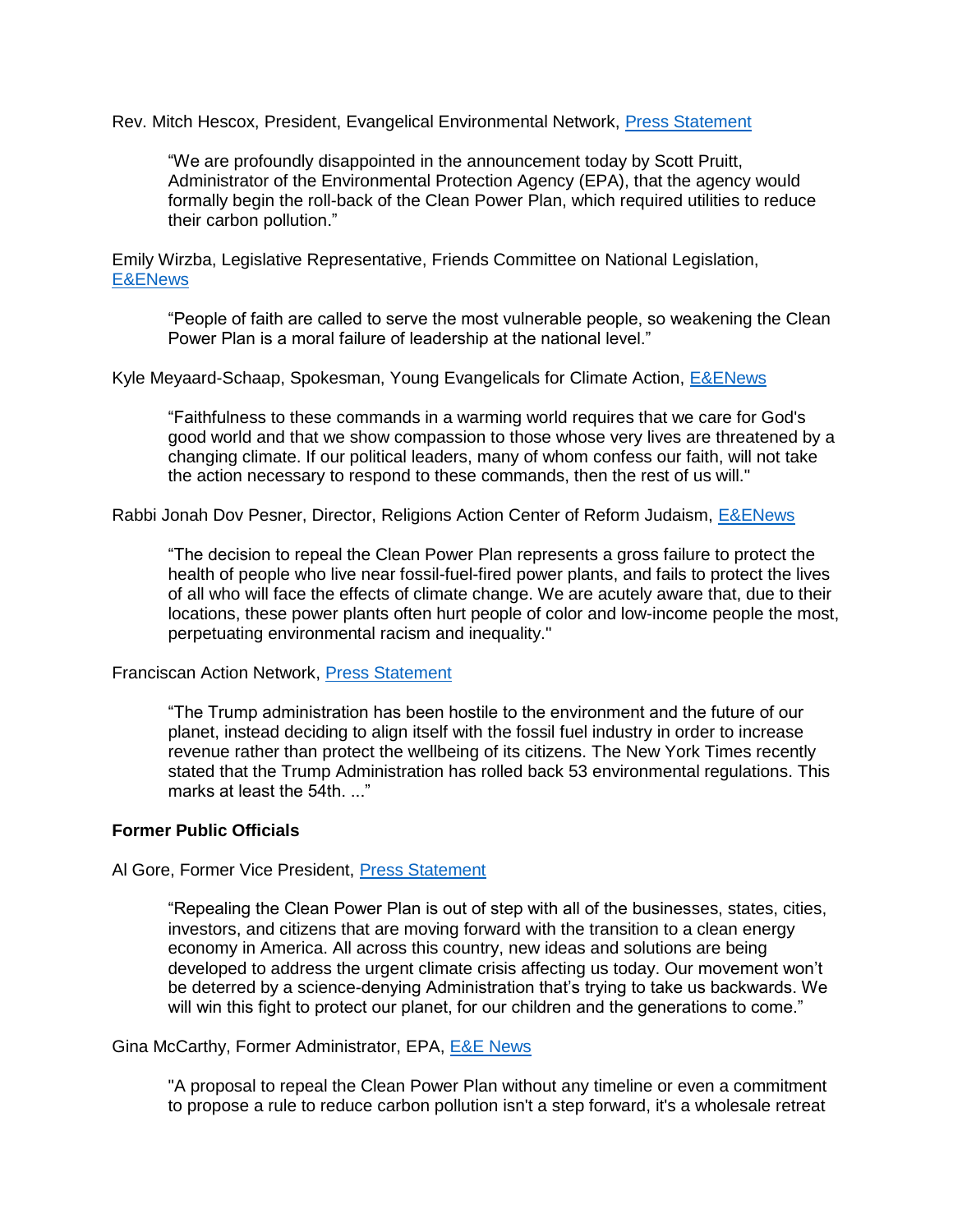from EPA's legal, scientific and moral obligation to address the threats of climate change."

Carol Browner, Former Administrator, EPA, [E&E News](https://www.eenews.net/greenwire/2017/10/10/stories/1060063225)

"The Clean Power Plan would have cut dangerous carbon pollution from power plants, cleaned our air, protected our health, addressed the pollution contributing to climate change and encouraged clean energy development. Administrator Pruitt's decision is especially cynical, coming as wildfires devastate the West and in the wake of four disastrous hurricanes that have battered the Gulf Coast from Texas to Tampa causing billions in damage and taking lives."

Mike Bloomberg, former Mayor of New York City, [Twitter](https://twitter.com/MikeBloomberg/status/917441458394804224)

"The EPA can repeal the Clean Power Plan but not the laws of economics. This won't revive coal or stop the U.S. from reaching our Paris Goal."

# **Newspapers**

# [Miami Herald Editorial Board](http://www.miamiherald.com/opinion/editorials/article178193601.html)

"The Trump administration on Tuesday doubled down on a dangerous agenda that seeks to reverse decades of painful progress on cleaning up the air we breathe and limiting damage to the environment. The rollback of the Clean Power Plan (CPP) represents one of the biggest policy errors of this still-young administration — which is saying a lot, considering the record. The action holds out the false promise that the government can save a dying industry by defying common-sense rules to curb harmful emissions from coal-fired plants. That's like trying to stop the sun from shining or the tide from rolling in."

# [New York Times Editorial Board](https://www.nytimes.com/2017/10/10/opinion/trump-coal-climate-emissions.html?action=click&contentCollection=opinion®ion=rank&module=package&version=highlights&contentPlacement=2&pgtype=sectionfront&_r=0)

"The Trump administration formally proposed on Tuesday to roll back yet another of President Barack Obama's efforts to position the United States as a global leader in the fight against climate change. The move, though widely anticipated, was deeply disheartening. In March Mr. Trump ordered Scott Pruitt, the administrator of the Environmental Protection Agency, to repeal the Clean Power Plan, which was aimed at reducing carbon dioxide emissions from coal-fired power plants. Mr. Pruitt, a climate denier closely tied to the fossil fuel industry, was only too happy to oblige — boasting to an audience of Kentucky coal miners on Monday that the plan was dead and that 'the war on coal is over.' All this is infuriating on several levels."

# **Citizen Organizations**

Dr. Adrienne Hollis, Director of Federal Policy, WE ACT for Environmental Justice, [Press](https://www.weact.org/2017/10/cpp-repeal/)  **[Statement](https://www.weact.org/2017/10/cpp-repeal/)** 

"This administration's treacherous rollback of environmental regulations continues with the repeal of the Clean Power Plan. The decision to repeal the Clean Power Plan is a direct attack on our health. In the face of this atrocity, our most vulnerable communities will suffer increased adverse health effects from power plant pollution."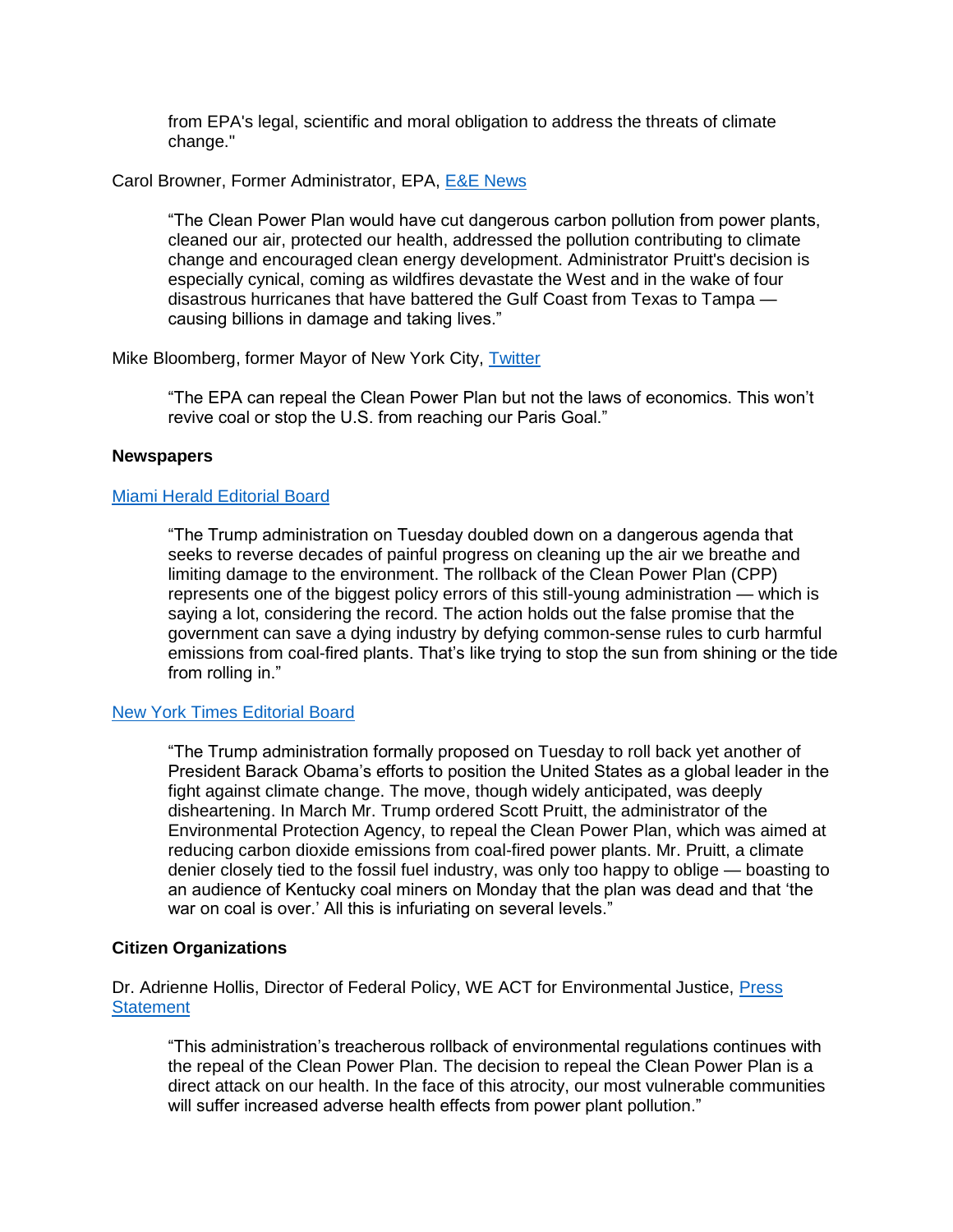David Arkush, Managing Director of Climate Program, Public Citizen, [Press Statement](https://www.citizen.org/media/press-releases/clean-power-plan-repeal-coal-industry-giveaway)

"President Donald Trump and U.S. Environmental Protection Agency (EPA) Administrator Scott Pruitt's plan to repeal the Clean Power Plan shows yet again that the administration puts polluters over people, at any cost."

Green for All, [Twitter](https://twitter.com/GreenForAll/status/915760688773046272)

"Some things we can ALL agree on. For one, our kids should have the chance to grow up healthy. That's why we need to #ProtectCPP."

Mustafa Santiago Ali, Senior VP for Climate and Environmental Justice, Hip Hop Coalition, former Director of EPA's Environmental Justice Office, [Press Release](http://hiphopcaucus.org/pressrelease-cpp-repeal/)

"This backwards move is another clear indication that fossil fuel industry corporations have taken control of the Environmental Protection Agency. It simply does not make sense for our pocketbooks and health. Unfortunately our most vulnerable communities will face the brunt of this irresponsible decision, including disproportionate health impacts, while rich corporations that have control over the EPA will reap the profits."

Chris Carson, President, League of Women Voters, [Press Statement](http://lwv.org/press-releases/league-statement-epa-clean-power-plan-repeal)

"By repealing the Clean Power Plan, the White House is putting the interests of corporate polluters ahead of the health and safety of the American public. This decision will have a devastating impact on the planet at a time when we are seeing the powerful climate change effects with rising temperatures, deadly hurricanes and destructive wildfires. The League is appalled at this irresponsible decision that will have a long-term devastating impact on our planet and health of the American people."

Christy Goldfuss, VP Energy and Environmental Policy, Center for American Progress, former Managing Director of Council on Environmental Quality, [Twitter](https://twitter.com/christygoldfuss/status/917746012407713792)

"@EPAScottPruitt says climate change has no cost, but hurricanes Irma and Harvey stopped 7 years of consecutive growth."

Mary Kay Henry, President, Service Employees International Union, [Press Statement](http://www.seiu.org/2017/10/seius-henry-clean-power-plan-repeal-puts-corporate-profits-over-health-of-working-families)

"The Trump administration has spent the last ten months putting corporate profits ahead of working families' healthcare, immigrant lives and paychecks. Now President Trump and his EPA Administrator, who has been wined and dined by oil company executives, are putting corporate profits ahead of our ability to breathe clean air."

Varshini Prakash, Spokesperson, Sunrise Movement, [Statement](https://medium.com/sunrisemvmt/sunrise-statement-on-repeal-of-clean-power-plan-61e17a515017)

"The overturn of the Clean Power Plan is a handout to the corporate executives that EPA administrator Scott Pruitt has aligned himself with his entire career. This is just the latest example of how the Trump administration would rather line the pockets of a few oil, gas, and coal executives rather than unlock the millions of good jobs we could create stopping climate change."